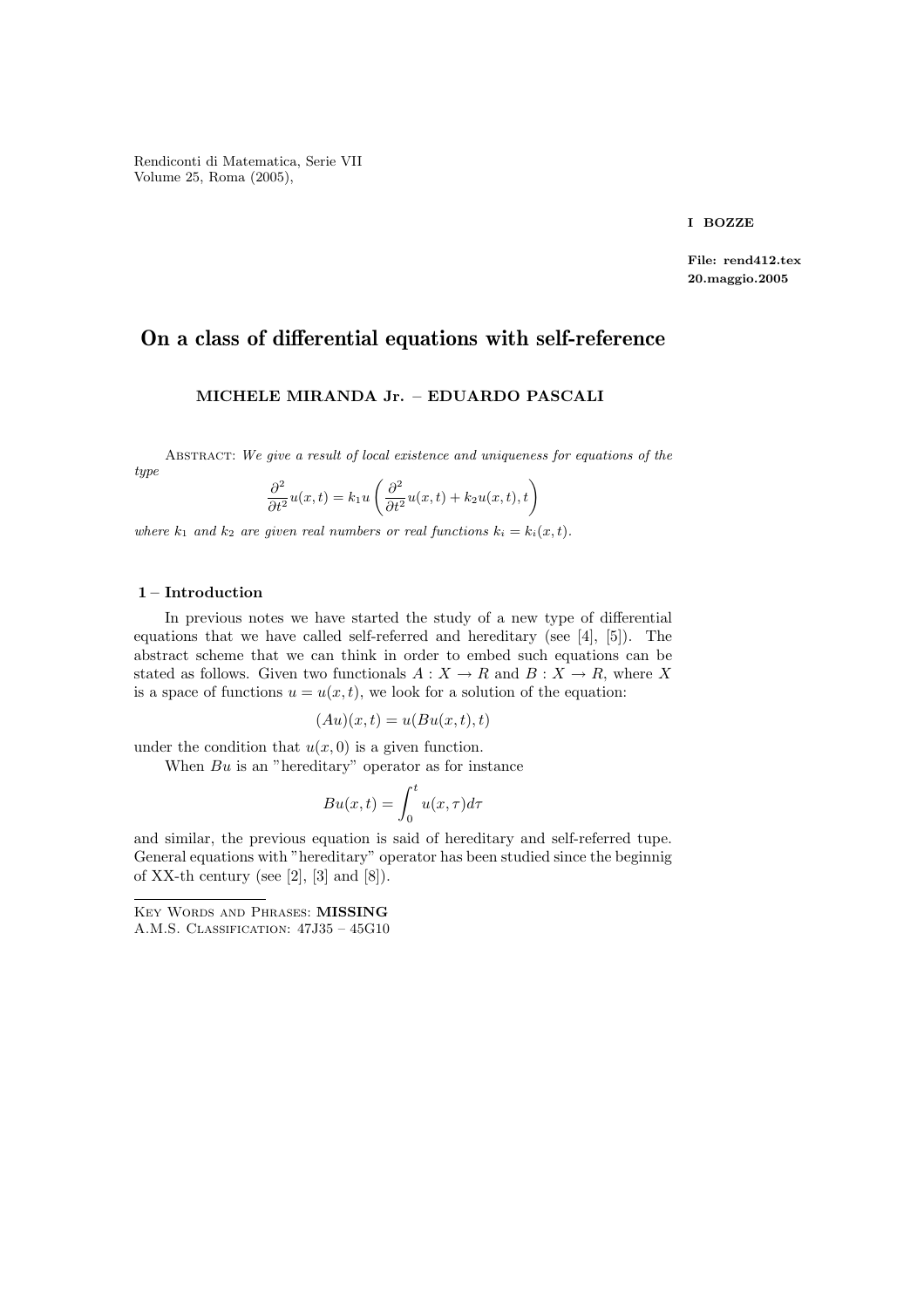At the previous general scheme can be associated the class of equations that we will study in this note; in fact, the equations that we will consider are of the type:

(1.1) 
$$
\frac{\partial^2}{\partial t^2}u(x,t) = k_1 u \left(\frac{\partial^2}{\partial t^2}u(x,t) + k_2 u(x,t),t\right),
$$

where  $k_1, k_2$  are given real numbers or also suitable real functions. For such equation, arguing as in [5] [4], we can establish a result of local existence and uniqueness, under suitable conditions on  $k_1, k_2$  and on the initial datum  $u(x, 0)$ . We can also establish similar results for more general equations than the previous one, for instance for equations of the type:

(1.2) 
$$
\frac{\partial^2}{\partial t^2}u(x,t) = k_1 u \left( \frac{\partial^2}{\partial t^2}u(x,t) + k_2 u \left( \frac{\partial^2}{\partial t^2}u(x,t) + k_3 u(x,t),t \right),t \right),
$$

The given general scheme is also related to recent papers as [1], [6] and [7].

#### 2 – The local existence and uniqueness result

If we consider the equation

(2.3) 
$$
\frac{\partial^2}{\partial t^2}u(x,t) = k_1 u \left(\frac{\partial^2}{\partial t^2}u(x,t) + k_2 u(x,t),t\right)
$$

we will assume, for the sake of simplicity, that  $|k_1| = |k_2| = 1$ . Let  $\alpha, \beta \in$  $L^{\infty}(\mathbb{R},\mathbb{R}) \bigcap Lip(\mathbb{R},\mathbb{R})$  be given functions, and let us denote by  $L_{\alpha},L_{\beta}$  the Lipchitz contants; we will also assume that  $L_{\alpha} < \frac{1}{2}$ . We define:

$$
u_0(x,t) = \alpha(x) + t\beta(x)
$$

and we consider

$$
u_1(x,t) = \alpha(x) + t\beta(x) + k_1 \int_0^t \int_0^{\tau} u_0(k_2 u_0(x,s)) ds d\tau
$$

and then, for all  $n \in \mathbb{N}$ :

$$
u_{n+1}(x,t) = \alpha(x) + t\beta(x) +
$$
  
+  $k_1 \int_0^t \int_0^\tau u_n \left( \frac{\partial^2}{\partial s^2} u_n(x,s) + k_2 u_n(x,s), s \right) ds d\tau.$ 

We want to prove that the sequence  $u_n$  is a Cauchy sequence and that the limit function  $u_{\infty}$  is a solution of equation (2.3). It is easy to prove that

$$
|u_n(x,t)| \le (||\alpha||_{\infty} + ||\beta||_{\infty})e^t \quad \forall x \in \ge R, t \ge 0, n \in N.
$$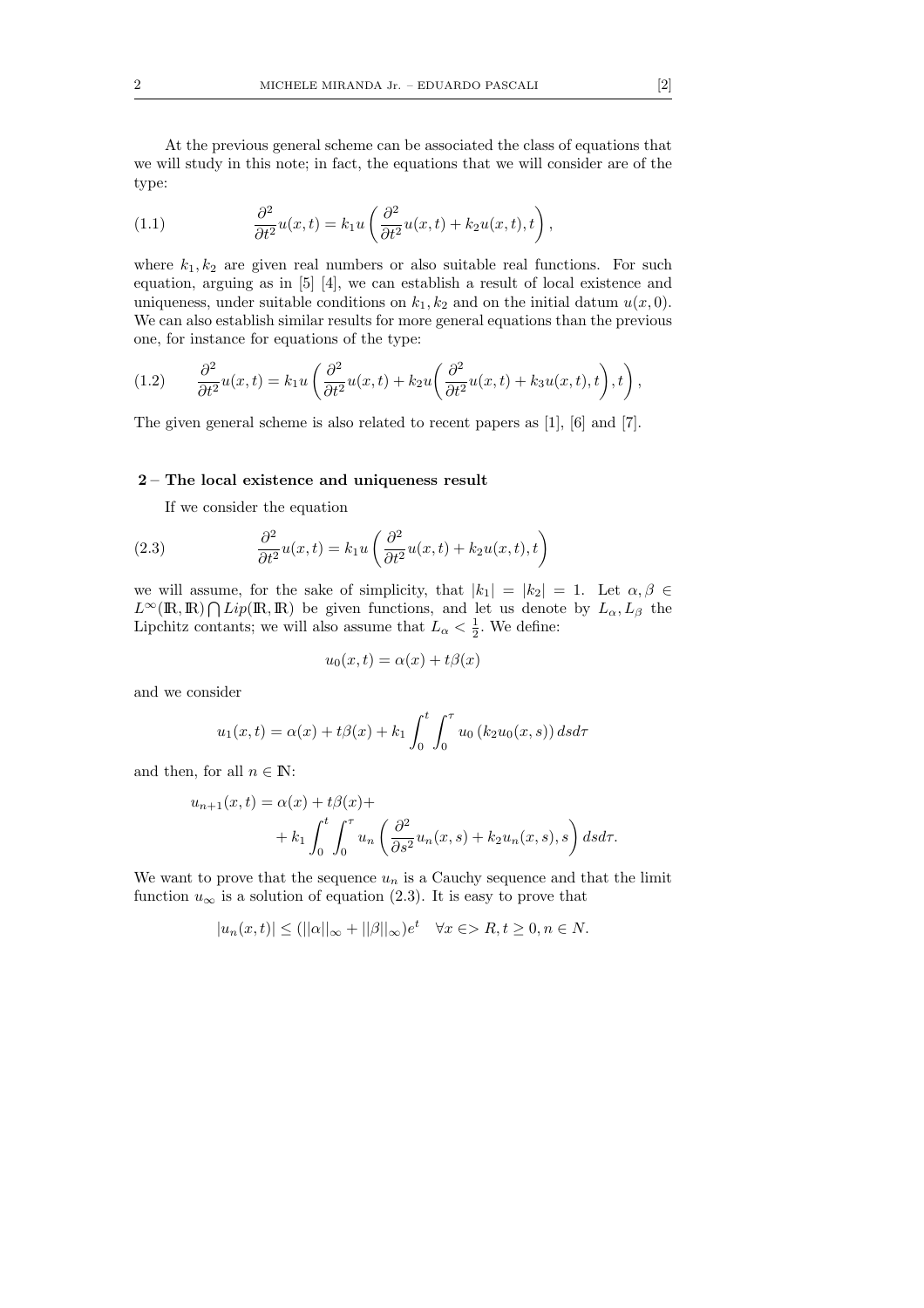We notice that:

$$
|u_1(x,t) - u_0(x,t)| \leq \left(||\alpha||_{\infty} \frac{t^2}{2!} + ||\beta||_{\infty} \frac{t^3}{3!} \right) = A_1(t).
$$

Moreover, for the second derivative there holds the following estimate:

$$
\left| \frac{\partial^2}{\partial t^2} u_1(x, t) - \frac{\partial^2}{\partial t^2} u_0(x, t) \right| \le (\|\alpha\|_{\infty} + t \|\beta\|_{\infty}) = B_1(t)
$$

and there holds:

$$
A_1(t) = \int_0^t \int_0^\tau B_1(s) ds d\tau.
$$

Arguing in the same way, for the second step of the sequence, there holds:

$$
|u_2(x,t) - u_1(x,t)| \leq \int_0^t \int_0^\tau \left| u_1 \left( \frac{\partial^2}{\partial s^2} u_1(x,s) + k_2 u_1(x,s), s \right) + \right. \\ \left. - u_0 \left( \frac{\partial^2}{\partial s^2} u_1(x,s) + k_2 u_1(x,s) \right) + \right. \\ \left. + u_0 \left( \frac{\partial^2}{\partial s^2} u_1(x,s) + k_2 u_1(x,s) \right) + \right. \\ \left. - u_0 \left( \frac{\partial^2}{\partial s^2} u_0(x,s) + k_2 u_0(x,s) \right) \right| ds d\tau \leq
$$

$$
\leq \int_0^t \int_0^\tau \left( A_1(s) + \right. \\ \left. + L_0(s) \left( \left| \frac{\partial^2}{\partial s^2} u_1(x,s) - \frac{\partial^2}{\partial s^2} u_0(x,s) \right| + \right. \\ \left. + A_1(s) \right) \right) ds d\tau,
$$

where we have defined  $L_0(t) = L_\alpha + tL_\beta$ . Then, by induction, if we define;

(2.4) 
$$
A_{n+1}(t) = \int_0^t \int_0^\tau \left( A_n(s)(1 + L_{n-1}(s)) + L_{n-1}(s)B_n(s) \right) ds,
$$

it is now easy to notice that:

$$
|u_{n+1}(x,t) - u_n(x,t)| \le A_{n+1}(t).
$$

In addition, if we define;

(2.5) 
$$
B_{n+1}(t) = A_n(t)(1 + L_{n-1}(t)) + L_{n-1}(t)B_n(t)
$$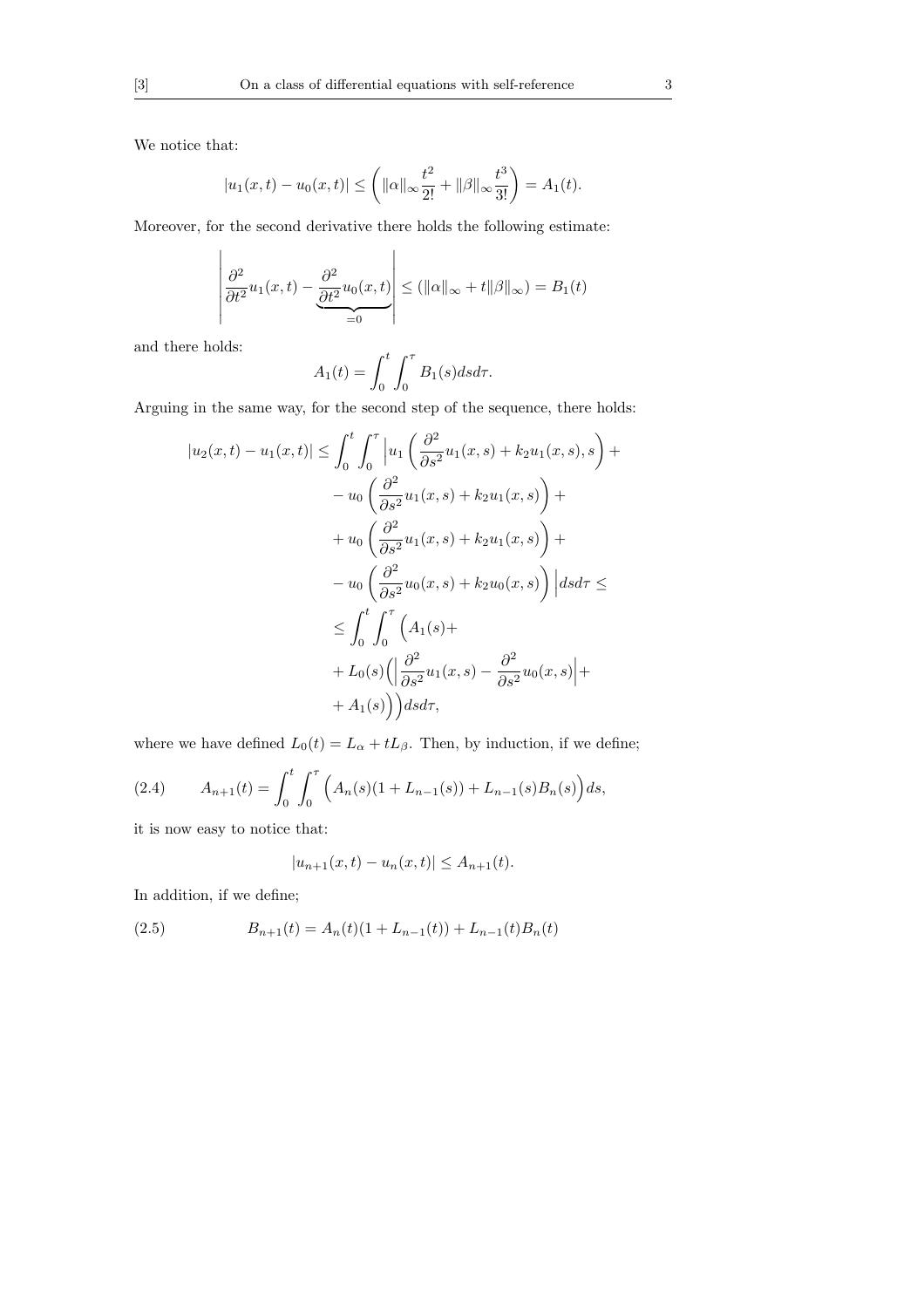there holds:

$$
A_{n+1}(t) = \int_0^t \int_0^\tau B_{n+1}(s)dsd\tau,
$$

and we obtain that:

$$
\left|\frac{\partial}{\partial t}u_{n+1}(x,t)-\frac{\partial}{\partial t}u_n(x,t)\right|\leq B_{n+1}(t).
$$

We want now prove that the  $(u_n)_n$  is an equi-Lipschitz sequence. Let us then consider;

$$
|u_1(x,t) - u_1(y,t)| \le (L_{\alpha} + tL_{\beta})|x - y| +
$$
  
+ 
$$
\left| \int_0^t \int_0^{\tau} u_0 \left( \frac{\partial^2}{\partial s^2} u_0(x,s) + k_2 u_0(x,s) \right) +
$$
  
- 
$$
u_0 \left( \frac{\partial^2}{\partial s^2} u_0(y,s) + k_2 u_0(y,s) \right) \right| \le
$$
  

$$
\le \left( L_0(t) + \int_0^t \int_0^{\tau} L_0(s)^2 ds d\tau \right) |x - y|
$$

Then, if we define, by recurrence:

$$
\begin{cases}\nC_0(t) \equiv 0 \\
C_{n+1}(t) = L_n(t)(L_n(t) + C_n(t)), \quad \forall n \in \mathbb{N}\n\end{cases}
$$

and

$$
L_{n+1}(t) = L_0(t) + \int_0^t \int_0^\tau L_n(s)(L_n(s) + C_n(s))dsd\tau,
$$

we obtain that, for every  $n \in \mathbb{N}$ :

$$
|u_{n+1}(x,t) - u_n(x,t)| \le L_{n+1}(t)|x - y|;
$$

Moreover:

$$
\left| \frac{\partial^2}{\partial t^2} u_1(x,t) - \frac{\partial^2}{\partial t^2} u_1(y,t) \right| \le \left| u_0 \left( \frac{\partial^2}{\partial t^2} u_0(x,t) + k_2 u_0(x,t) \right) + \right. - u_0 \left( \frac{\partial^2}{\partial t^2} u_0(y,t) + k_2 u_0(y,t) \right) \right|.
$$

Since  $0 < L_\alpha < 1/2,$  there follows that there exists  $M > 0$  such that:

$$
L_{\alpha} < M \leq \frac{1}{2}.
$$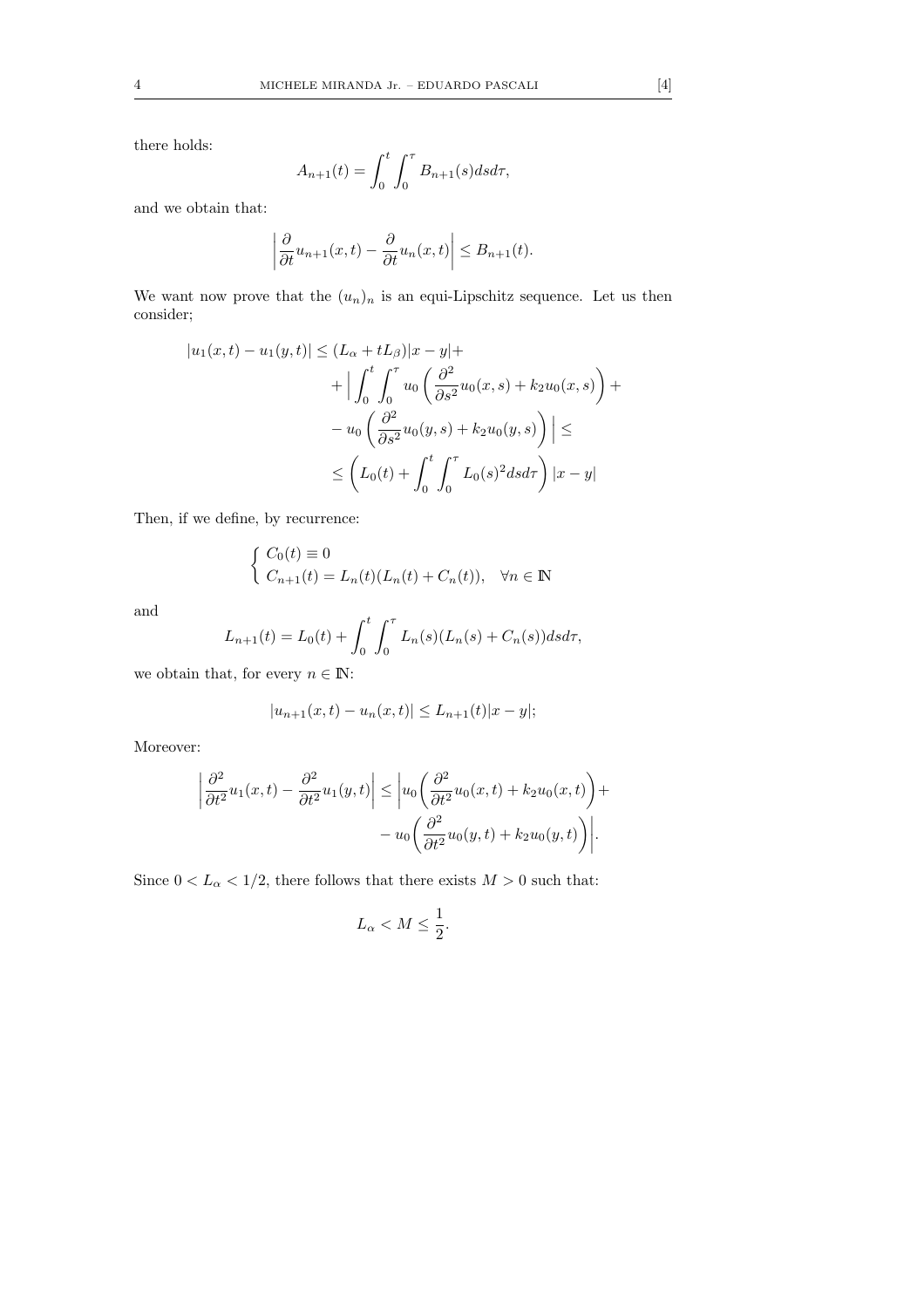Let us fix  $T_0>0$  in such a way that:

$$
0 \le t \le T_0 \Rightarrow \begin{cases} L_{\alpha} + tL_{\beta} + M\frac{t^2}{2} \le M \\ M + (1+M)\frac{t^2}{2} \le h < 1 \end{cases}
$$

We observe what follows:

$$
L_1(t) = L_{\alpha} + tL_{\beta} + L_{\alpha}^2 \frac{t^2}{2} \leq L_{\alpha} + tL_{\beta} + M\frac{t^2}{2} \leq M.
$$

Since

$$
C_1(t) = L_0^2(t) = (L_\alpha + tL_\beta)^2 \le L_\alpha + tL_\beta \le M,
$$

there follows

$$
C_2(t) = L_1^2(t) + L_1(t)C_1(t) \le M^2 + M \cdot M = 2M^2 \le M.
$$

Moreover

$$
L_2(t) = L_0(t) + \int_0^t \int_0^\tau (L_1^2(s) + L_1(s)C_1(s))dsd\tau =
$$
  
=  $L_\alpha + tL_\beta + \int_0^t \int_0^\tau (M^2 + M^2)dsd\tau =$   
 $\le L_\alpha + tL_\beta + M\frac{t^2}{2} \le M;$ 

and then

$$
C_3(t) = L_2^2(t) + L_2(t)C_2(t) \le M^2 + M^2 \le M.
$$

In conclusion, it is possible to prove, by induction:

$$
0 \le L_n(t) \le M, \quad \forall n \in \mathbb{N}, \forall t \in [0, T_0].
$$

Using formulae (2.4) and (2.5), we obtain, for all  $t\in[0,T_0]$  and  $n\in\mathbb{N}$ 

$$
0 \leq B_{n+1}(t) \leq A_n(t)(1+M) + MB_n(t) \leq
$$
  

$$
\leq ||B_n||_{\infty} \left(\frac{t^2}{2}(1+M) + M\right).
$$

Hence, there follows that for all  $n\in\mathbb{N}$ :

$$
\frac{\|B_{n+1}\|_{\infty}}{\|B_n\|_{\infty}} \le h < 1.
$$

Then the series

$$
\sum B_{n+1}(t)
$$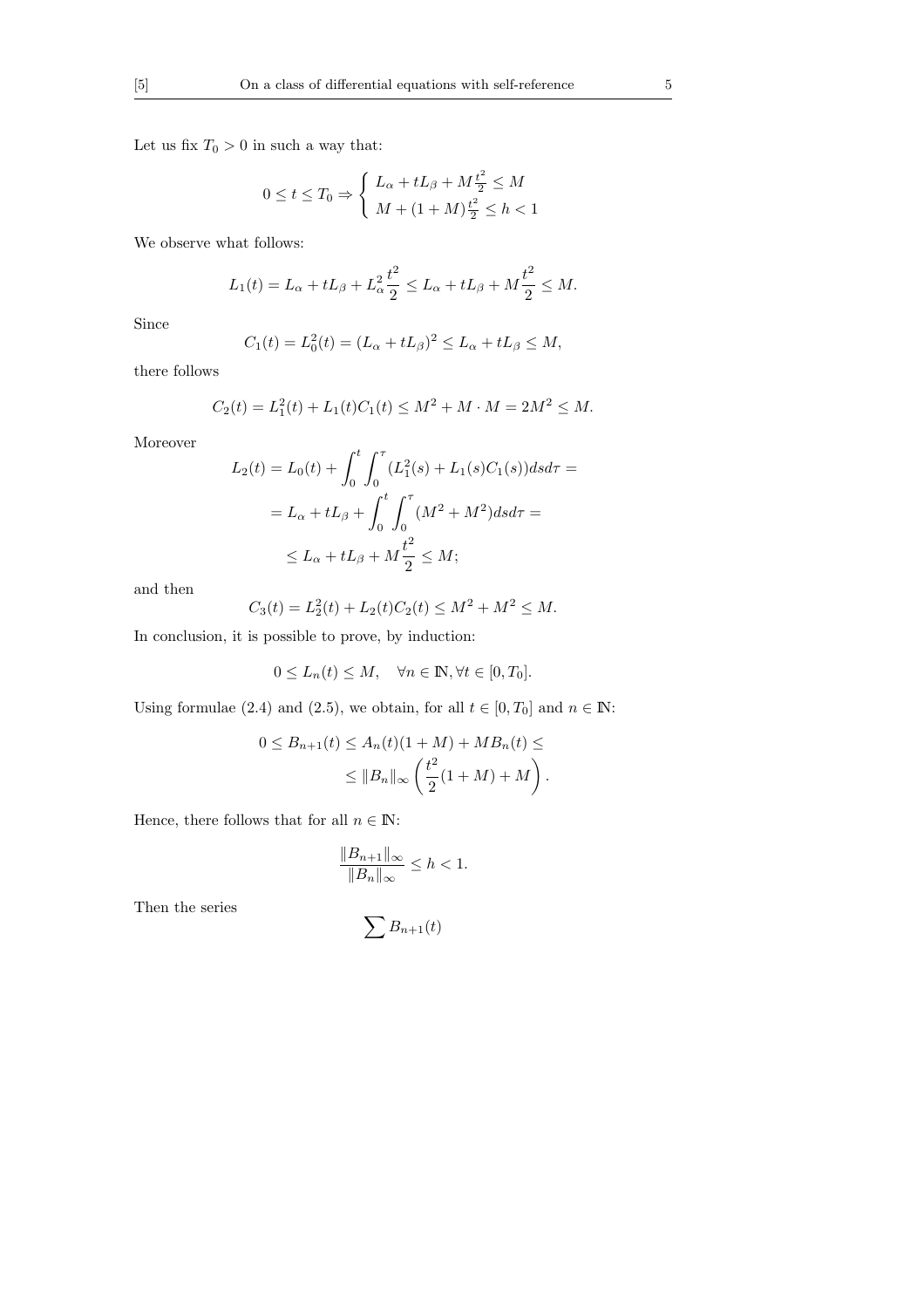is totally convergent and then there exists  $v_\infty$  such that:

$$
\frac{\partial^2}{\partial t^2}u_n(x,t) \rightrightarrows v_\infty(x,t), \quad x \in \mathbb{R}, t \in [0, T_0],
$$

and, since

$$
||A_{n+1}||_{\infty} \le ||B_{n+1}||_{\infty} \frac{T_0^2}{2}
$$

we can deduce that

$$
\sum A_{n+1}(t)
$$

is totally convergent. This implies that there exists  $u_\infty$  such that:

$$
u_n(x,t) \Rightarrow u_\infty(x,t), \quad x \in \mathbb{R}, t \in [0,T_0].
$$

Since

$$
\left| u_n \left( \frac{\partial^2}{\partial t^2} u_n(x, t) + k_2 u_n(x, t), t \right) - u_\infty(v_\infty(x, t) + k_2 u_\infty(x, t), t) \right|
$$
  

$$
\leq ||u_n - u_\infty||_\infty + L_\infty(t) \left( ||u_n - u_\infty||_\infty + \left\| \frac{\partial^2}{\partial t^2} u_n - v_\infty \right\|_\infty \right) \to 0,
$$

we can deduce that:

$$
u_{\infty}(x,t) = \alpha(x) + t\beta(x) + \int_0^t k_1 \int_0^{\tau} u_{\infty}(v_{\infty}(x,s) + k_2 u_{\infty}(x,s),s)ds.
$$

Then the conclusion follows if we prove that  $v_{\infty} = \frac{\partial^2 u}{\partial t^2}$ ; but we since

$$
\left|v_{\infty}(x,t) - \frac{\partial^2}{\partial t^2} u_{\infty}(x,t)\right| \leq ||v_{\infty} - \frac{\partial^2}{\partial t^2} u_n||_{\infty} +
$$
  
+ 
$$
\left|\frac{\partial^2}{\partial t^2} u_n(x,t) + \frac{\partial^2}{\partial t^2} u_{\infty}(x,t)\right| +
$$
  

$$
\leq ||v_{\infty} - \frac{\partial^2}{\partial t^2} u_n||_{\infty} +
$$
  
+ 
$$
||u_{n-1} \left(\frac{\partial^2}{\partial t^2} u_{n-1}(x,t) + k_2 u_{n-1}(x,t),t\right) +
$$
  
+ 
$$
u_{\infty} (v_{\infty}(x,t) + k_2 u_{\infty}(x,t),t) \leq
$$
  

$$
\leq ||v_{\infty} - \frac{\partial^2}{\partial t^2} u_{n-1}||_{\infty} + ||u_{n-1} - u_{\infty}||_{\infty} +
$$
  
+ 
$$
L_{\infty}(t) (||u_{n-1} - u_{\infty}||_{\infty} + ||\frac{\partial^2}{\partial t^2} u_{n-1} - v_{\infty}||_{\infty})
$$
  

$$
\to 0,
$$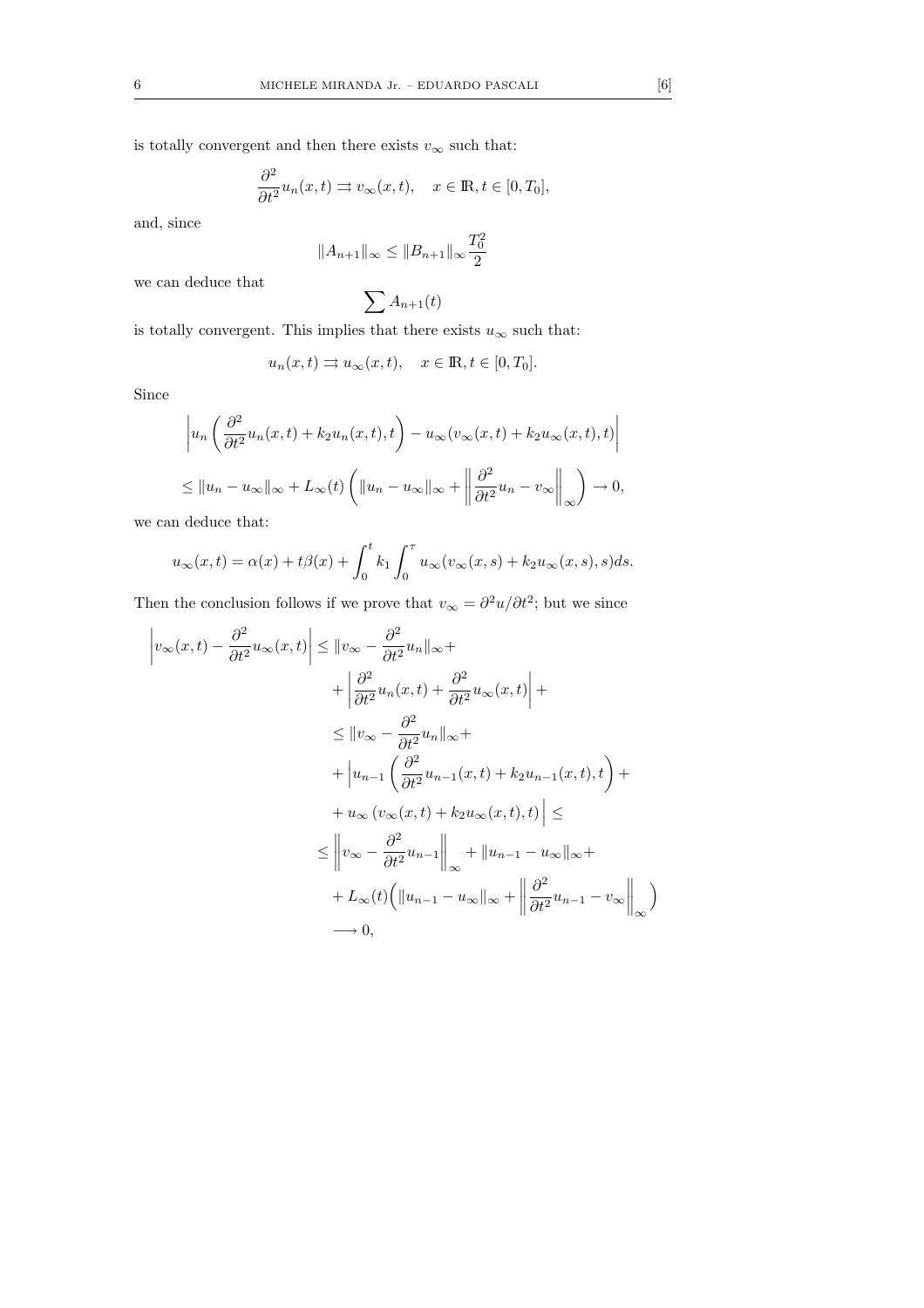we can deduce that:

$$
u_{\infty}(x,t) = \alpha(x) + t\beta(x) ++ \int_0^t \int_0^{\tau} k_1 u_{\infty} \left( \frac{\partial^2}{\partial s^2} u_{\infty}(x,s) + k_2 u_{\infty}(x,s), s \right) ds d\tau,
$$

with  $x \in \mathbb{R}, t \in [0, T_0]$ , and then  $u_{\infty}$  is a solution of (2.3). We prove now that (2.3) has a unique solution; let us then assume that there exists an other solution  $v = v(x, t);$ 

$$
|v(x,t) - u_{\infty}(x,t)| \leq \int_0^t \int_0^\tau \left| v\left(\frac{\partial^2}{\partial s^2}v(x,s) + k_2v(x,s),s\right) + \right.
$$
  

$$
+ u_{\infty}\left(\frac{\partial^2}{\partial s^2}v(x,s) + k_2v(x,s),s\right) + \left. + u_{\infty}\left(\frac{\partial^2}{\partial s^2}v(x,s) + k_2v(x,s),s\right) + \right.
$$
  

$$
- u_{\infty}\left(\frac{\partial^2}{\partial s^2}u_{\infty}(x,s) + k_2u_{\infty}(x,s),s\right) \Big| ds d\tau.
$$

Hence:

(2.6) 
$$
|v(x,t) - u_{\infty}(x,t)| \le ||v - u_{\infty}||_{\infty} \int_0^t \int_0^{\tau} (1 + L_{\infty}(s)) ds d\tau + \int_0^t \int_0^{\tau} L_{\infty}(s) \left| \frac{\partial^2}{\partial s^2} u_{\infty}(x,s) - \frac{\partial^2}{\partial s^2} v(x,s) \right| ds d\tau.
$$

But:

$$
\frac{\partial^2}{\partial t^2} v(x,t) - \frac{\partial^2}{\partial t^2} u_{\infty}(x,t) \Big| \leq \Big| v \left( \frac{\partial^2}{\partial t^2} v(x,t) + k_2 v(x,t), t \right) +
$$
  

$$
- u_{\infty} \left( \frac{\partial^2}{\partial t^2} v(x,t) + k_2 v(x,t), t \right) +
$$
  

$$
+ u_{\infty} \left( \frac{\partial^2}{\partial t^2} v(x,t) + k_2 v(x,t), t \right) +
$$
  

$$
- u_{\infty} \left( \frac{\partial^2}{\partial t^2} u_{\infty}(x,t) + k_2 u_{\infty}(x,t), t \right) \Big| \leq
$$
  

$$
\leq ||v - u_{\infty}||_{\infty} + L_{\infty} \left( ||v - u_{\infty}||_{\infty} +
$$
  

$$
+ \left\| \frac{\partial^2}{\partial t^2} v - \frac{\partial^2}{\partial t^2} u_{\infty} \right\|_{\infty} \right)
$$
  

$$
\leq (M+1) ||v - u_{\infty}||_{\infty} +
$$
  

$$
+ M \left\| \frac{\partial^2}{\partial s^2} v - \frac{\partial^2}{\partial s^2} u_{\infty} \right\|_{\infty}.
$$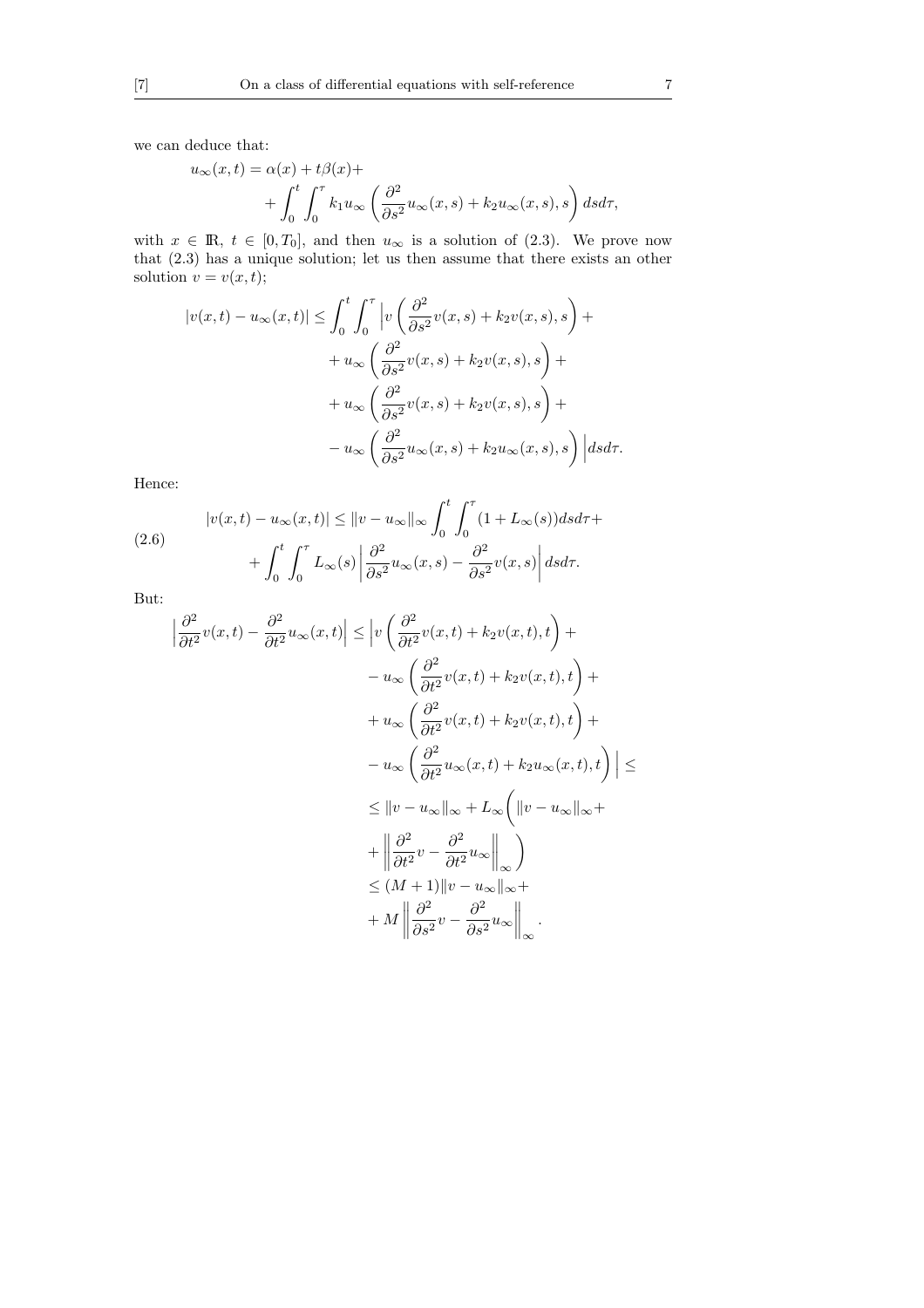This implies that:

$$
\left\|\frac{\partial^2}{\partial t^2}v - \frac{\partial^2}{\partial t^2}u_\infty\right\|_{\infty} (1 - M) \le (1 + M)\|v - u_\infty\|_{\infty}.
$$

Then

$$
\left\|\frac{\partial^2}{\partial t^2}v - \frac{\partial^2}{\partial t^2}u_{\infty}\right\|_{\infty} \le \frac{1+M}{1-M}\|v - u_{\infty}\|_{\infty}.
$$

From (2.6) we obtain that, for every  $t \in [0, T_0]$ :

$$
|v)x, t_{-}u_{\infty}(x,t)| \leq ||v - u_{\infty}||_{\infty} \left( (1+M)\frac{t^{2}}{2} \right) + \frac{1+M}{1-M}\frac{t^{2}}{2}M||v - u_{\infty}||_{\infty} =
$$
  

$$
= ||v - u_{\infty}||_{\infty} \left( \frac{t^{2}}{2} \left( 1 + M + \frac{1+M}{1-M}M \right) \right) =
$$
  

$$
= ||v - u_{\infty}||_{\infty} \frac{t^{2}}{2} (1+M)\frac{1-M+M}{1-M} =
$$
  

$$
= ||v - u_{\infty}||_{\infty} \frac{t^{2}}{2} \frac{1+M}{1-M} < ||v - u_{\infty}||_{\infty},
$$

whence the uniqueness.

In this way we have proved the following local existence and uniqueness Theorem.

THEOREM 1. Let  $\alpha, \beta \in L^{\infty}(\mathbb{R}, \mathbb{R}) \cap Lip(\mathbb{R}, \mathbb{R})$  be given functions with Lipschitz constant  $L_{\alpha}$  and  $L_{\beta}$  respectively and such that  $L_{\alpha} < 1/2$ ; then there exists  $T_0 > 0$  and there exists a unique  $u : \mathbb{R} \times [0, T_0] \rightarrow \mathbb{R}$  bounded, Lipschitz in the x variable, uniformly with respect to  $t$ (and Lipschitz in t uniformly with respect to x and continuous in both variables) with second derivative in t continuous and such that

$$
u(x,t) = \alpha(x) + t\beta(x) + \int_0^t \int_0^\tau k_1 u\left(\frac{\partial^2}{\partial s^2}u(x,s) + k_2 u(x,s), s\right) ds d\tau
$$

for all  $x \in \mathbb{R}$ ,  $t \in [0, T_0]$  and then

$$
\begin{cases}\n\frac{\partial^2}{\partial t^2}u(x,t) = k_1 u \left( \frac{\partial^2}{\partial t^2} u(x,t) + k_2 u(x,t), t \right) \\
u(x,0) = \alpha(x) \\
\frac{\partial}{\partial t}u(x,0) = \beta(x).\n\end{cases}
$$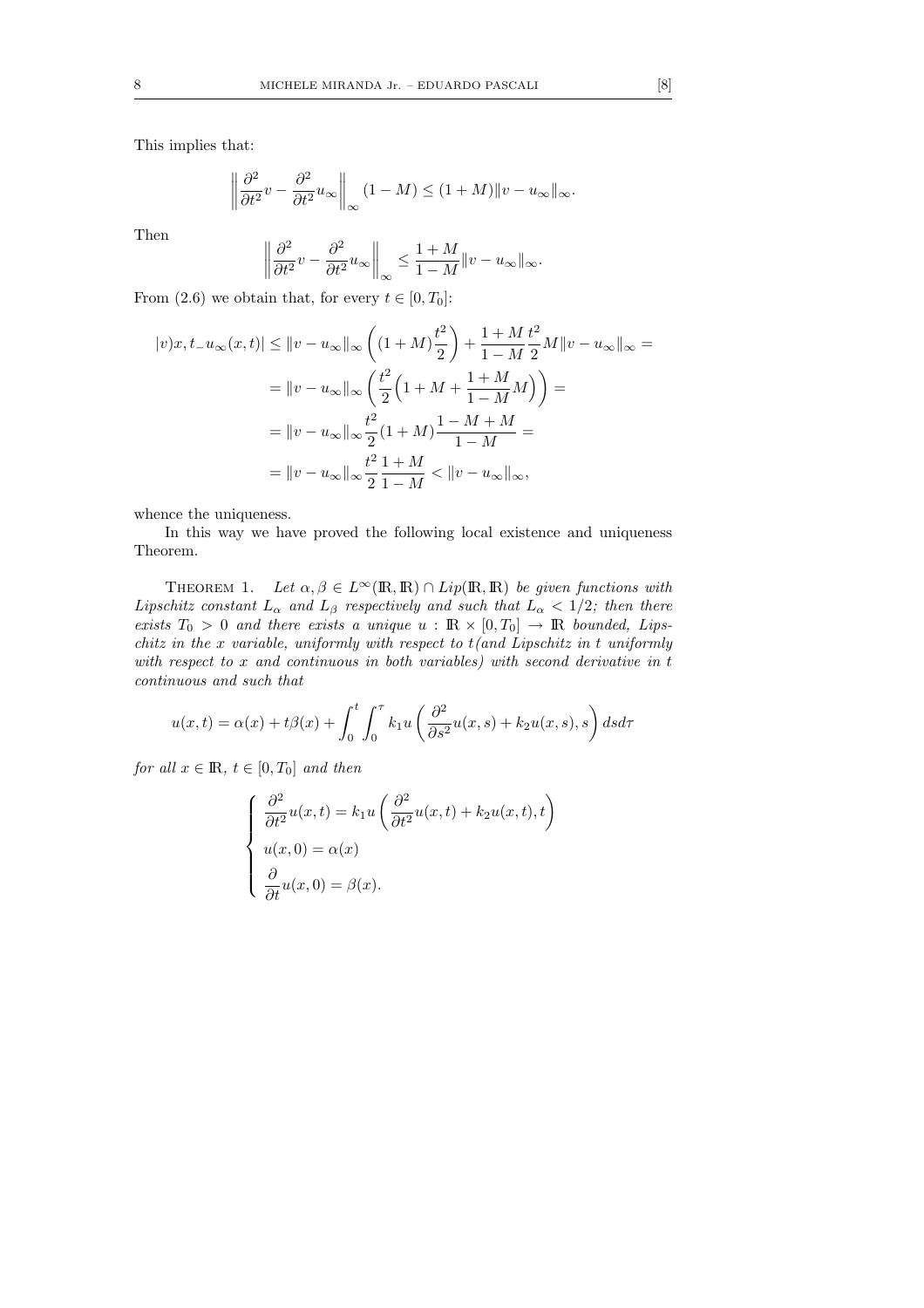Remark 2

- 1. From the previous proof it is clear that the condition  $|k_1| = |k_2| = 1$  is not a restrictively hypothesis; in fact we can also assume that  $k_i = k_i(x, t)$ , beeing careful to insure that  $|k_i(x, t)| \leq 1 \quad \forall x \in R, t \geq 0.$
- 2. It is easy to notice that similar theorems of existence and uniqueness for small time can be established also for equations of the type:

$$
\frac{\partial^2}{\partial t^2}u(x,t) = k_1 u \left( \frac{\partial^2}{\partial t^2}u(x,t) + k_2 u (\frac{\partial^2}{\partial t^2}u(x,t) + k_3 u(x,t),t) \right),
$$

that we can denote by  $E_{(k_1,k_2,k_3)}$ . For these equations the existence time for the solution established using the proof of the Theorem is sensibly reduced.

In view of the previous remarks and from the boundedness of the approximating sequences used in the proof of the Theorem, we can state the following problems.

- A) Find some condition assuring that the solution of  $E_{(k_1,k_2,...,k_i)}$  exists for all time.
- B) An interesting problem is to give existence result for the equation when  $\alpha$ and  $\beta$  are continuous but not Lipschitz functions.
- C) Given a sequence  $(k_i)$  of real numbers with  $|k_i| \leq 1$   $\forall i$  and assuming that each equation  $E_{(k_1,k_2,...,k_n)}$  admits a unique solution  $v_n = v_n(x,t)$ , defined for every time and satisfying the initial condition  $v_n(x, 0) = \alpha(x)$ ,  $\frac{\partial}{\partial t}v_n(x,0) = \beta(x)$ , beeing  $\alpha$  and  $\beta$  given, study the behaviour of the sequence  $(v_n)$ .

## REFERENCES

- [1] E. EDER.: The functional-differential equation  $x'(t) = x(x(t))$ , J. Differential Equations, 54(3) (1984), 390-400.
- [2] G. Fichera: Having a long memory creates serious problems, Arch. Rational Mech. Anal., **70**(2) (1979), 101-112.
- [3] G. Fichera: Analytic problems of materials with memory, In: "Theoretical and applied mechanics" (Proc. 15th Internat. Congr., Univ. Toronto, Toronto, Ont., 1980), 1980, pp. 223-230, North-Holland, Amsterdam.
- [4] M. JR. MIRANDA E. PASCALI: On a type of evolution of self-referred and hereditary phenomena, Submitted to.
- [5] M. JR. MIRANDA E. PASCALI: Other classes of self-referred equations, Preprint n.15/2004, Dipartimento di Matematica, Università di Lecce.
- [6] Jian-Guo Si Sui Sun Cheng: Analytic solutions of a functional-differential equation with state dependent argument, Taiwanese J. Math.,  $1$  (4) (1997), 471-480.